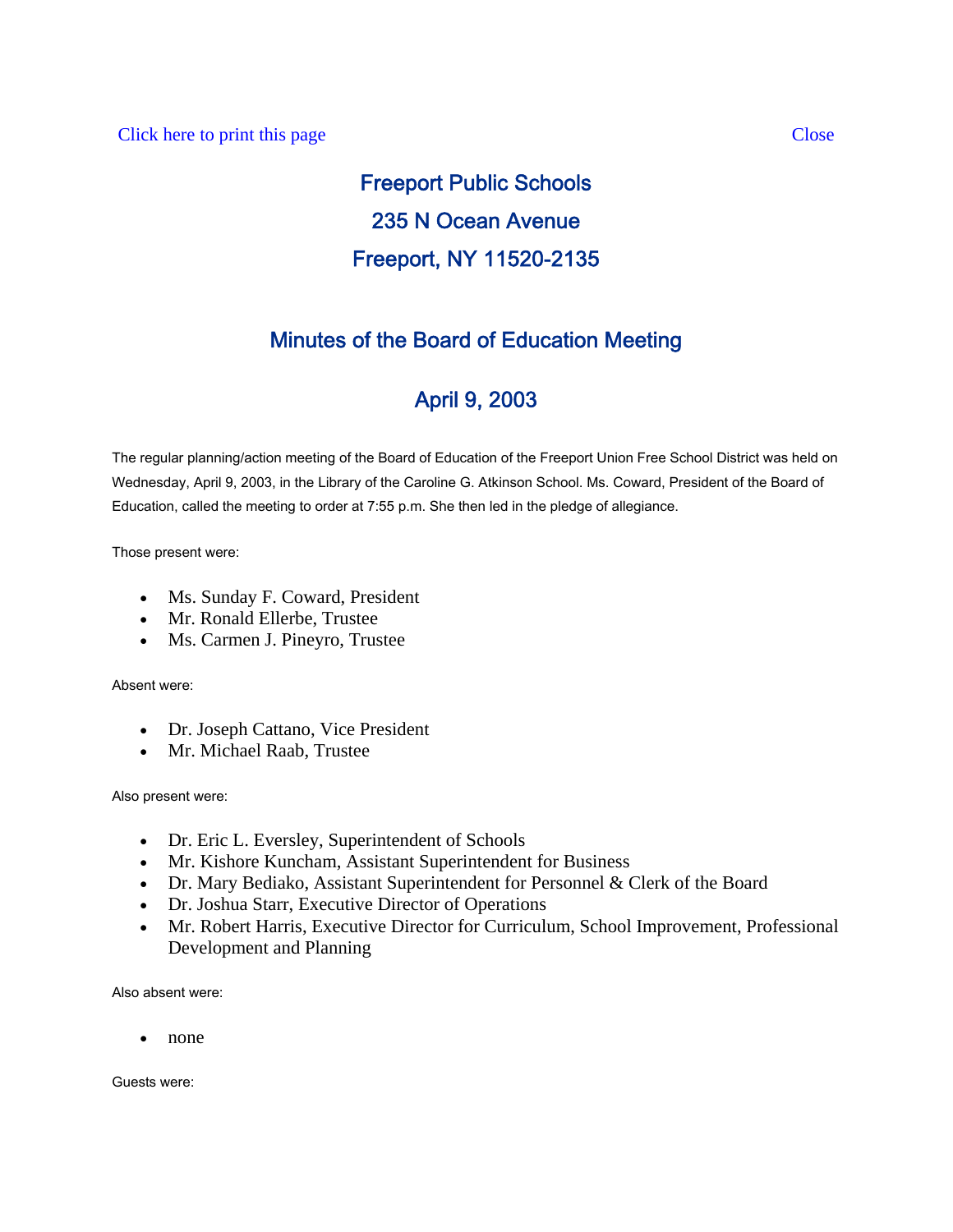• none

The number of people in the audience at the opening of the meeting was 50.

### Superintendent's Report

Dr. Eversley, Superintendent of Schools thanked the Finance/Budget Advisory Committee for their dedication to the Freeport School District and asked Kishore Kuncham, Assistant Superintendent for Business to introduce the Chairperson of the committee, Mrs. Pat Lewis.

Mr. Kuncham also thanked each and every committee member for his or her hard work and dedication to the District. He then introduced Mrs. Lewis who gave the recommendations as attached.

Dr. Joshua Starr, Executive Director of Operations gave a presentation of the vision building process as attached.

The Board reviewed the tentative 2003-2004 Board of Education Meeting Calendar.

#### Questions on the Item for Action

At this time, the public was given the opportunity to address the Board of Education on items on the agenda. Each speaker was allowed to address the Board for 6 minutes.

#### Board of Education Committee Reports

Ms. Pineyro reported to the Board that the Library Committee and the Community Outreach Committee were ready to schedule their first meetings.

Mr. Ellerbe, Chairperson of the Legislative Committee, reported that the group had met on April 7, 2003 and he gave a brief summary of the meeting as attached.

The Board reviewed the tentative agenda for April 15, 2003 and April 29, 2003.

## Items for Action

# Approval of CSE and PSE Meetings

Ms. Pineyro offered the following resolution for adoption:

RESOLVED that the Board of Education hereby accepts the minutes of the meetings of the committees on special education and preschool special education for the following dates:

The motion was seconded by Mr. Ellerbe and unanimously carried: Coward, Ellerbe and Pineyro.

# Board Comments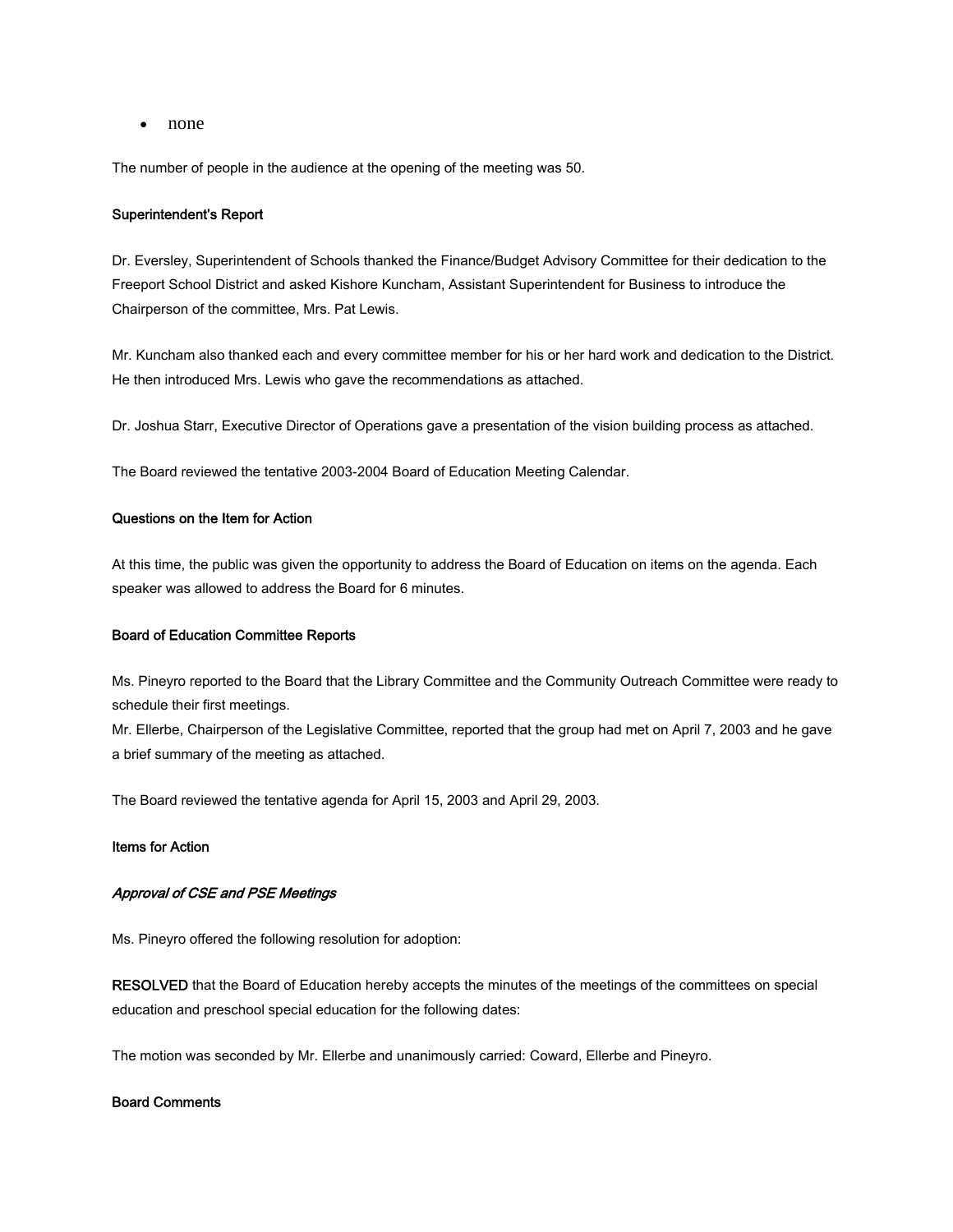Ms. Pineyro reported to the Board and community on her recent visit to the National School Boards Association convention in San Francisco.

#### Executive Session

At 8:50 p.m., it was moved by Ms. Coward to adjourn to Executive Session for the purpose of discussing two particular matters of personnel.

The motion was seconded by Mr. Ellerbe and unanimously carried: Coward, Ellerbe, and Pineyro.

At 9:40 p.m., Mr. Ellerbe moved to adjourn to Open Session. The motion was seconded by Ms. Pineyro and unanimously carried: Coward, Ellerbe, and Pineyro.

# Other Business

Mr. Ellerbe made the following motion:

WHEREAS, Strolyn Ashby, a member of the instructional staff of the District (hereinafter referred to as "Respondent"), a tenured Teacher's Assistant employed by the Board, has been absent without authorization from her position since June 30, 2002;

WHEREAS, on March 12, 2003, the Superintendent recommended disciplinary charges pursuant to Section 3020-a of the Education Law against Respondent for misconduct and insubordination based upon her unauthorized absence from her position as a Teacher's Assistant;

WHEREAS, on March 12, 2003, the Board found probable cause to prefer said disciplinary charges against Respondent pursuant to Section 3020-a of the Education Law and informed her of the charges and provided her with all documentation required under the law; Respondent was further informed that if she waived her right to a hearing, the Board would meet to determine the case and if found guilty, Respondent would be terminated;

WHEREAS, by March 31, 2003, Respondent failed to request a hearing within the ten (10) day period mandatorily required under Education Law Section 3020-a, such waiver being an implied waiver of Respondent's rights under Education Law Section 3020-a, entitling the Board to proceed, within fifteen days of such waiver, by majority vote, to determine the case against Respondent and to fix the penalty, if any, in accordance with Education Law Section 3020-a subsection 2(d) and 4.

WHEREAS, on April 9, 2003, the Board, having had the opportunity to review and carefully consider the case against Respondent, has found that there is substantial evidence for it to find Respondent guilty of Charge 1 (Insubordination – Specifications 1 and 2) and Charge II (Misconduct – Specifications 1 and 2) based upon her unauthorized absence from her position as a Teacher's Assistant since June 30, 2002;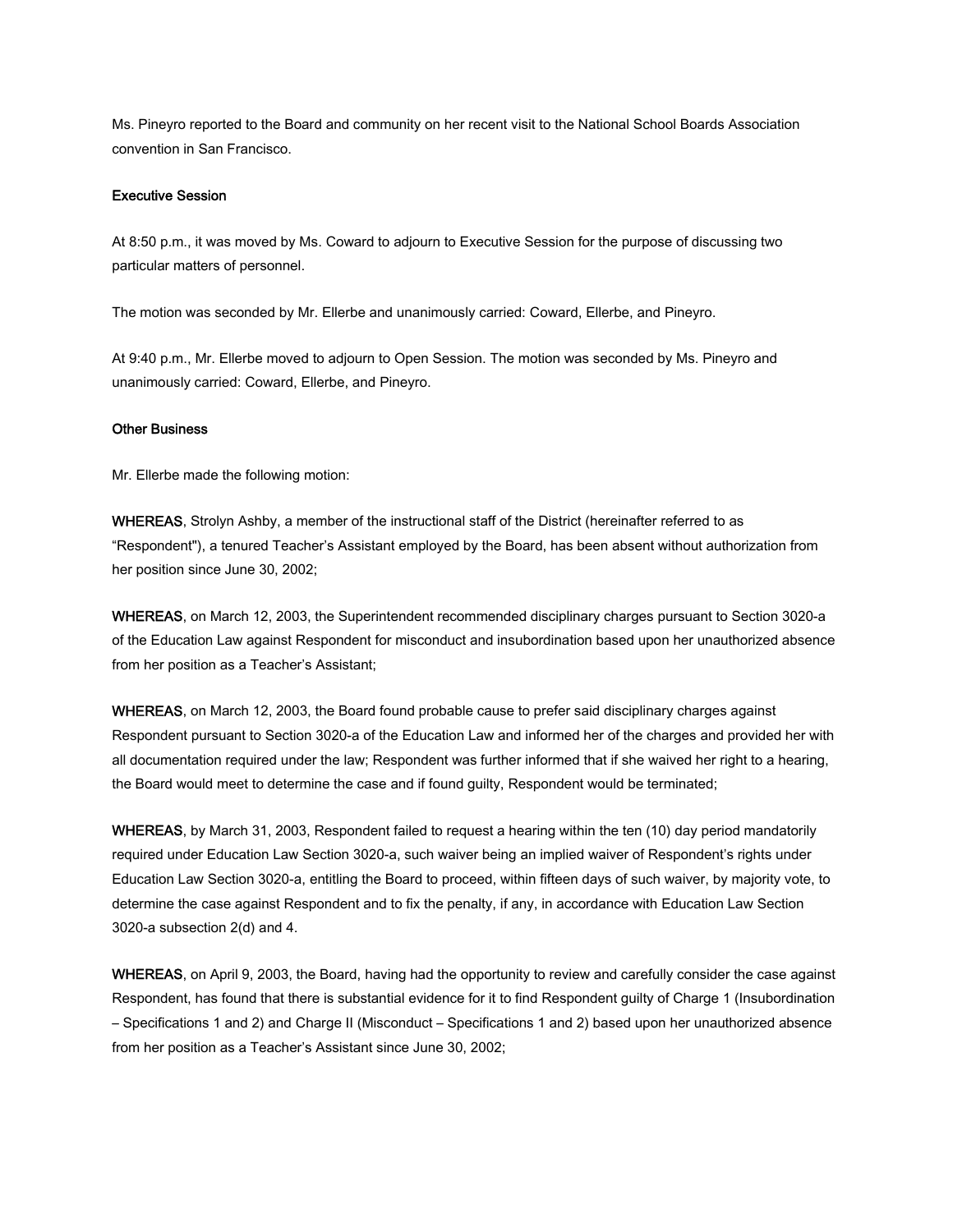WHEREAS, the Board specifically finds that the Board granted and Respondent received one (1) leave of absence for the period September 20, 2000 to December 1, 2000 for medical reasons as well as three (3) approved extensions of said leave of absence for the additional periods from November 3, 2000 to February 1, 2001 by Board approval. The Board finds that thereafter Respondent failed to report to work in September, 2002. On October 4, 2002, Respondent submitted a fourth request for an extension of her original leave of absence. Respondent's request for a fourth extension of her original leave of absence was not granted because of the Board's need to fill the position in the best interest of its students; because there was no contractual obligation to further extend the leave; because Respondent did not provide any medical documentation to support her request for a further extension of her original leave of absence. Respondent was informed of the disapproval of her last leave request on October 15, 2002, and was directed to report to work immediately; the Board finds that despite repeated telephone calls and numerous supervisory letters from Dr. Mary R. Bediako, Assistant Superintendent for Personnel, in which Respondent was directed by Dr. Bediako to report to work or face disciplinary charges, Respondent failed to report to work. Evidence is compelling that she received notice of said supervisory direction and of consequences for failure to return. Respondent never returned to work for the 2002-2003 school year. Respondent has neither indicated to the District that she is not able to work nor has she resigned her position;

IT IS HEREBY RESOLVED that Respondent is guilty of misconduct and insubordination as set forth in the Charges dated March 12, 2003, and that the penalty is termination, to be immediately effective.

The motion was seconded by Ms. Pineyro and unanimously carried: Coward, Ellerbe, and Pineyro.

#### Executive Session

At 9:50 p.m., it was moved by Ms. Coward to adjourn to Executive Session for the purpose of discussing a particular matter of personnel.

The motion was seconded by Mr. Ellerbe and unanimously carried: Coward, Ellerbe, and Pineyro.

At 10:20 p.m., Mr. Ellerbe moved to adjourn to Open Session. The motion was seconded by Ms. Pineyro and unanimously carried: Coward, Ellerbe, and Pineyro.

### Adjournment

At 10:21 p.m., with no other business, on a motion by Mr. Ellerbe and seconded by Ms. Pineyro, the Board adjourned the meeting. The vote was unanimous: Coward, Ellerbe and Pineyro.

#### Next Meeting

The next regularly scheduled meeting of the Board of Education will be a budget workshop on April 15, 2003 and an action meeting held on April 29, 2003.

Respectfully submitted,